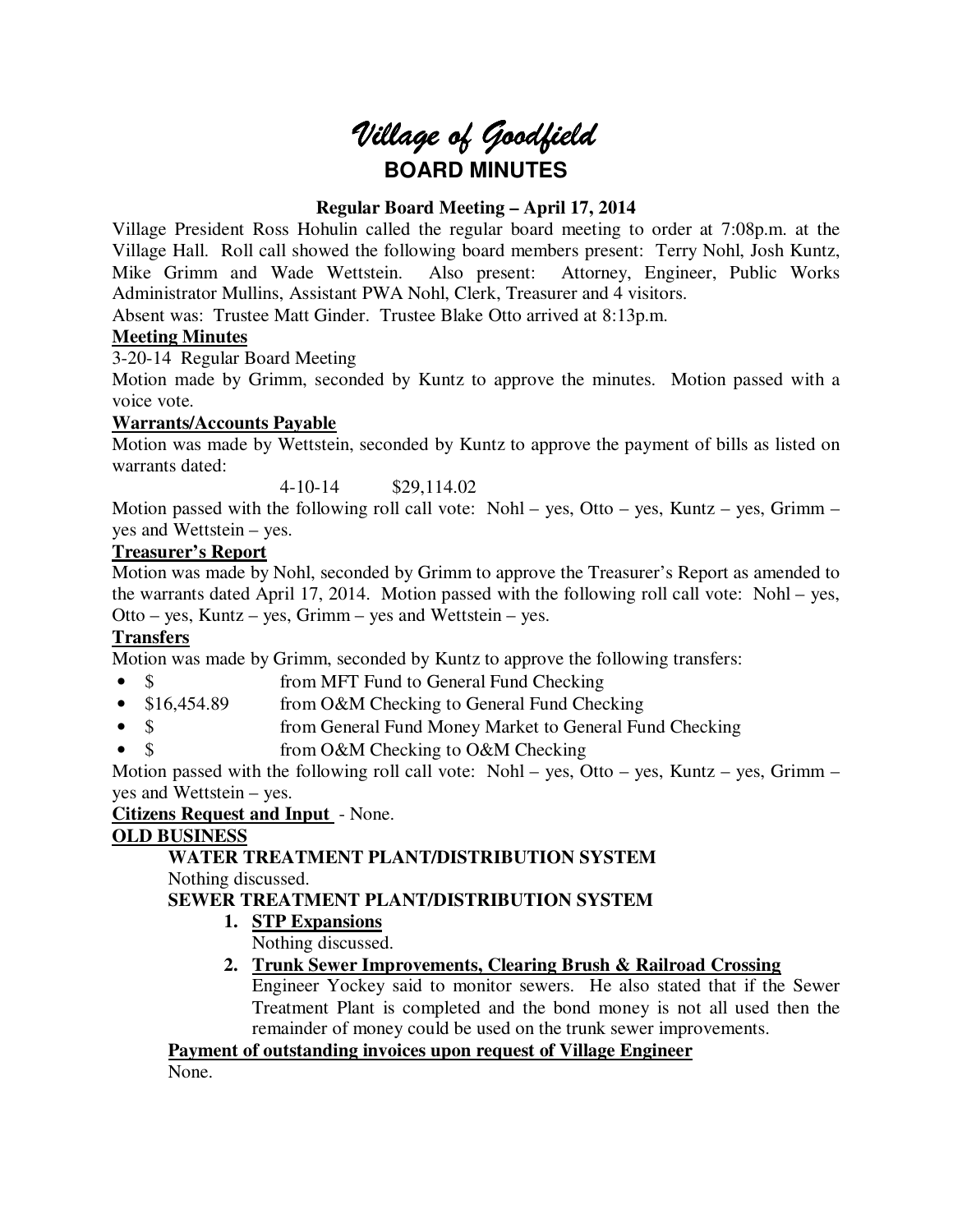#### **Executive Session – 2(c-11) under the Open Meetings Act to discuss pending litigation**

There was no Executive Session.

**Board of Appeals** 

None.

**Goodfield Business Park** 

Nothing discussed.

#### **Deer Lakes Cul-de-sac – Roadway Improvement**

Engineer Yockey recommended that aggregate should be put down to start the cul-de-sac. Motion was made by Grimm, seconded by Kuntz to authorize Engineer Yockey to stake out the cul-de-sac when they are ready to start. Motion passed with the following roll call vote: Nohl – yes, Otto – absent, Kuntz – yes, Grimm – yes, Wettstein – yes.

## **Park Path Connection to Bridle Ridge**

Nothing discussed.

#### **CNH – Annexation**

Motion was made by Nohl, seconded by Kuntz to adopt the Annexation Agreement with CNH. Motion passed with the following roll call vote: Nohl – yes, Otto – absent, Kuntz – yes, Grimm – yes and Wettstein – yes.

Motion was made by Wettstein, seconded by Kuntz to adopt the Annexation Ordinance as presented. Motion passed with the following roll call vote: Nohl – yes, Otto – absent, Kuntz – yes, Grimm – yes and Wettstein – yes.

#### **Freedom Oil – liquor license**

Nothing discussed. Remove from agenda.

#### **Storm Siren**

President Hohulin spoke with Mr. Gold who said the school would probably have no problem with the Village putting a storm siren at the Grade School. Public Works Administrator will get a quote from Reagan Communications and have them come out.

# **2 nd Building Permit – Chip Energy**

Nothing discussed.

## **Snow Plow Truck Repairs**

PWA Mullins will take it to Koenig in Peoria.

#### **Standard Form of Agreement between owner and engineer**

Attorney Ierulli and Engineer Yockey are changing language in agreement. It will then be sent to Village insurance company for approval.

## **Street Drive Through for Repair Work**

The Village does not need MFT this year. Some spray patching will be done.

#### **Village Mowing**

Eagle Enterprises agreed to extend the contract for another year at the same price and with the fuel surcharge as last year.

#### **NEW BUSINESS**

**Consideration and action on An Ordinance authorizing the issuance of General Obligation Bonds (Alternate Revenue Source) of the Village of Goodfield, Woodford and Tazewell Counties, Illinois, in an aggregate principal amount not to exceed \$1,500,000 for the purpose of expanding and improving the Village's sewage treatment plant and sewage collection system**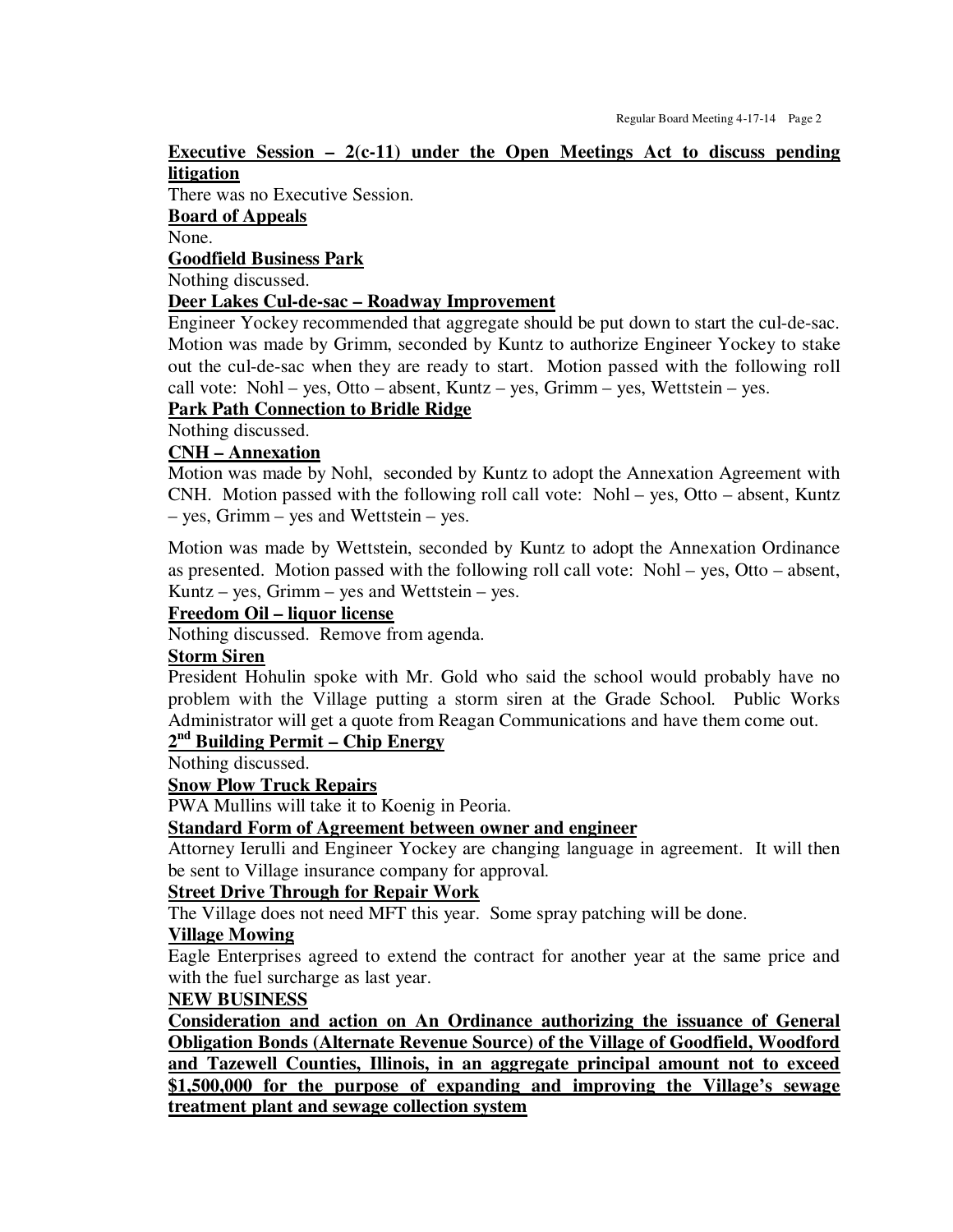David Pistorius, First Midstate, explained the bond process with the following timeline.

 April 17, 2014 – Intent May 15, 2014 – Public Hearing June 19, 2014 – Bond Ordinance Funds by July

The bonds can be issued up to 3 years.

Motion was made by Grimm, seconded by Wettstein to adopt **Ordinance #14-01**, an Ordinance of Intent, publishing up to 1.5 million in bond. Motion passed with the following roll call vote: Nohl – yes, Otto – absent, Kuntz – yes, Grimm – yes and Wettstein – yes. Petitions will be available at the Village Hall for anyone who would like to pick them up.

## **Police Contract**

Motion was made by Nohl, seconded by Grimm to approve the contract as submitted with the \$3500 (5.75%) increase from last year. Motion passed with the following roll call vote: Nohl – yes, Kuntz – yes, Grimm – yes and Wettstein – yes.

## **Timberline Mobile Estates Water Bill Amount Past Due**

Attorney Ierulli sent a letter to Timberline stating the Village does not want to shut off the water but that they have to get current on their bill. He said they would be current by next month.

## **Tractor and Equipment Prices**

PWA Mullins got a price from Martin's on a new tractor, blade and mower. With a trade the cost is \$67,900. This price is good until November 1, 2014 and will be considered at budget time.

## **Use of Lot 1 and 2 Maple Drive**

Jack Kuntz, Sr., 6 Maple Drive, voiced his concern regarding CNH using residential lots 1 & 2 for industrial services. Lots 1 & 2 are zoned residential.

## **Storage Sheds Parkside Drive**

The covenants on Parkside Estates state any structure must match the house.

## **Fuel System Installation**

A quote from Zeller's to do the electric was not to exceed \$5,215.00. The Village will get a bid to put concrete pads down.

## **Schedule Committee Meetings**

A Finance Committee Meeting will be scheduled toward the end of May.

**Municipal Calendar** - Completed.

## **Other Business**

**Engineer –** Engineer Yockey prepared a one page "scope of work" for the Sewer Treatment Plant as requested by First Midstate regarding the bond issue. Copies of this document were passed out to the Board.

**Public Works Administrator –** None.

**Trustees Nohl** – None.

**Grimm** – None. **Otto –** None.

**Kuntz –** None.

**Wettstein –** None.